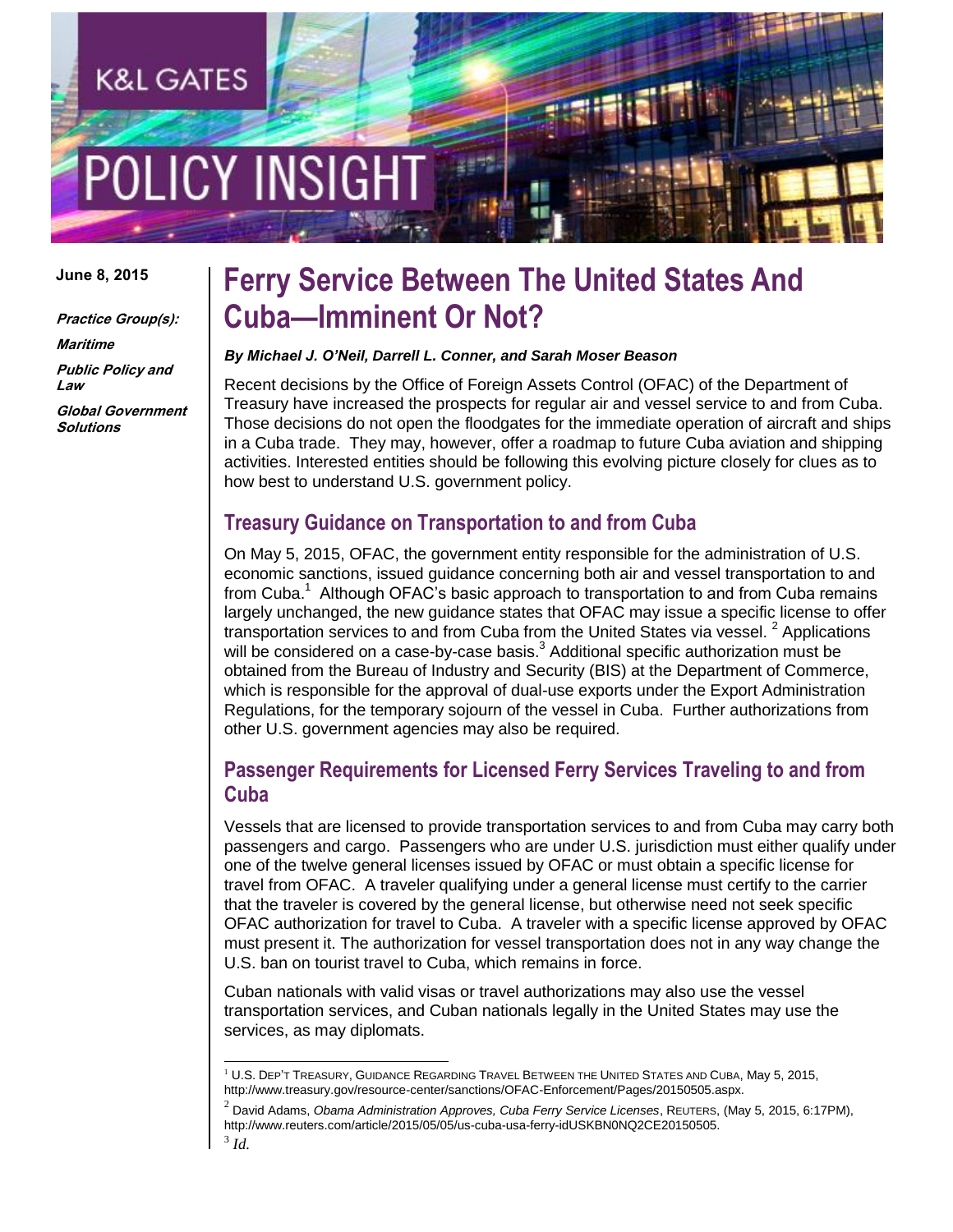#### **Ferry Service Between The United States And Cuba—Imminent Or Not?**

Vessels that are licensed to provide transportation to Cuba may carry cargo and luggage accompanying passengers and any unaccompanied baggage or other goods authorized for export to Cuba by BIS license or other authorization. Travelers may also import goods from Cuba authorized by a general or specific license. There are limits to the value and type of Cuban merchandize that travelers returning to the United States may bring into the United **States** 

#### **Additional Requirements beyond Licensing**

Press reports say that at least six companies have received licenses since May 5, 2015 to offer ferry services to Cuba and that several are poised to do so. $<sup>4</sup>$  At least one licensed</sup> company has expressed its hope to commence service as early as September 2015.<sup>5</sup> Although many people may believe, or hope, that the provision of ferry services to and from Cuba is imminent, a number of other requirements must be satisfied before these companies, or any other licensed company, can commence ferry services to and from Cuba.

Before these companies can begin providing ferry services to Cuba, the Coast Guard must approve the Cuban ports to which the ferries will travel.

Importantly, in addition, the Cuban government must itself agree to permit each proposed ferry service and provide necessary authorizations, e.g., for dock access, etc., at its end. José Cabañas, the chief of the Cuban Interest Section in Washington, D.C., has stated that each company's proposal will be reviewed by Cuban authorities, which "will take time."<sup>6</sup> It remains unclear what requirements the Cuban government will impose. Mr. Cabañas also noted that the companies that have received licenses from the United States have not yet contacted the Cuban government concerning their proposals, at least as of May 11.

One complication is that Cuba currently bans persons born in Cuba from traveling to or from Cuba by sea. However, Cuba may be considering a change to this regulation.<sup>8</sup>

#### **Application Instructions**

A company subject to U.S. jurisdiction wishing to apply for a license to provide ferry service to and from Cuba should submit its application in the form of a letter to the Office of Foreign Assets Control, U.S. Department of the Treasury, Treasury Annex, 1500 Pennsylvania Avenue, N.W., Washington, D.C. 20220.

A company seeking to provide cargo service to Cuba must do so under the authority of a license from OFAC. In addition, cargo carried by a vessel covered by such a license must be licensed by BIS. Cuban authorities must also authorize such arrangements. Also,

l

<sup>4</sup> *See, e.g., Two More Companies Receive U.S. Licenses for Ferry Service to Cuba*, SUN SENTINEL (May 6, 2015, 4:39PM), http://touch.sun-sentinel.com/#section/-1/article/p2p-83475237/; Mimi Whitefield, *Ferry Service to Cuba May Return to the Florida Straits*, MIAMI HERALD (May 5, 2015), http://www.miamiherald.com/news/local/community/miamidade/article20296911.html.

<sup>5</sup> David Adams, *Obama Administration Approves Ferry Service to Cuba*, REUTERS (May 5, 2015, 7:57PM), http://www.reuters.com/article/2015/05/05/cuba-usa-ferry-idUSL1N0XW3EF20150505.

<sup>6</sup> *Cuban Official: Ferries "Will Take Time,"* CUBA STANDARD (May 11, 2015, 12:18PM), https://www.cubastandard.com/?p=13187.

<sup>7</sup> *Id*.

<sup>8</sup> Mimi Whitefield, *Ferry Service to Cuba May Return to the Florida Straits*, MIAMI HERALD (May 5, 2015), http://www.miamiherald.com/news/local/community/miami-dade/article20296911.html.